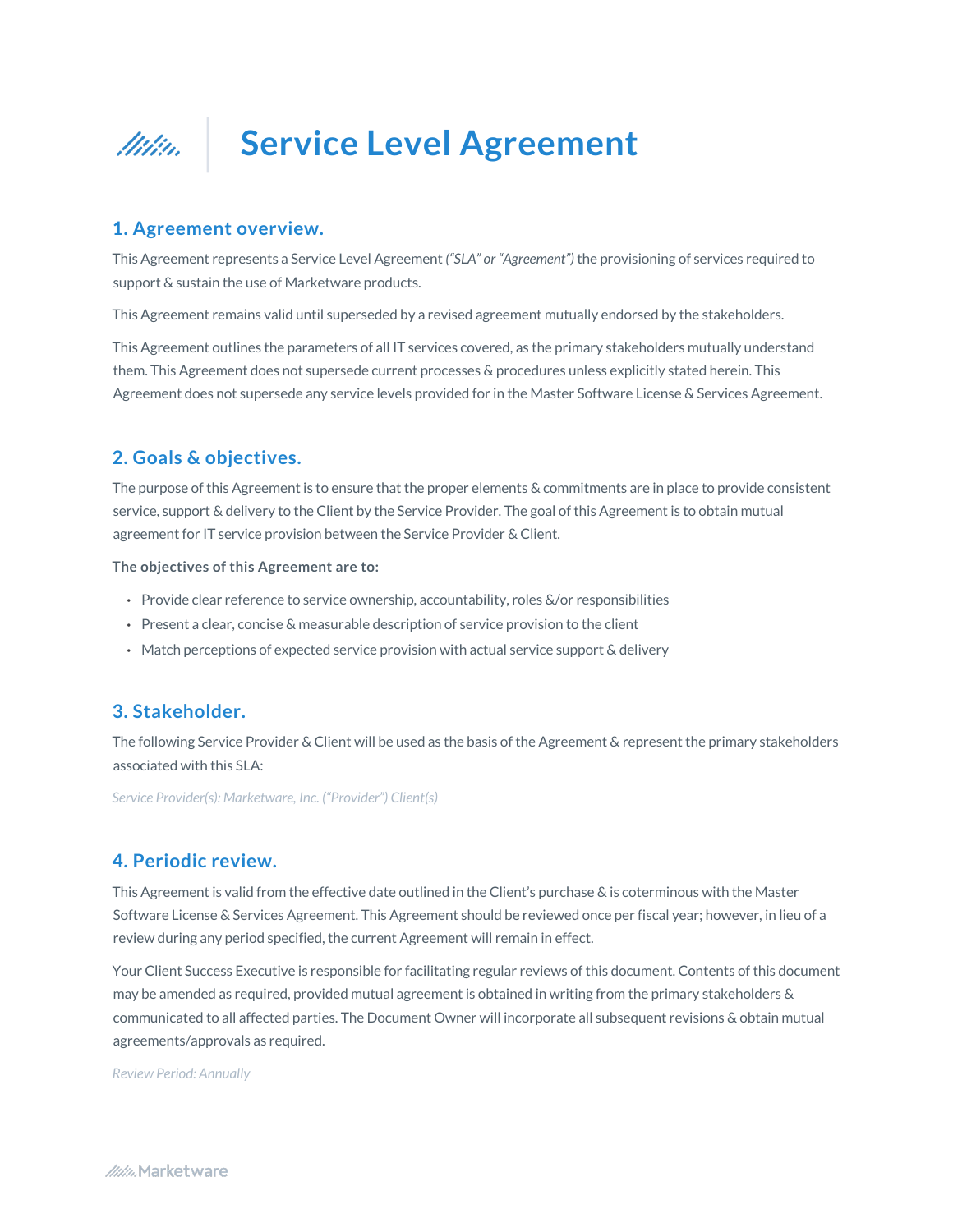## **5. Service agreement.**

The following detailed service parameters are the responsibility of the Service Provider in the ongoing support of this Agreement.

## **5.1 Service scope.**

**In-Scope Items — the following Services are covered by this agreement:** 

- Remote assistance using a remote desktop application
- Manned telephone support between 8 am 5 pm MT
- Monitored email support via support@marketware.com
- Documenting & tracking issues & enhancement requests
- Implementation planning & support
- Notification of new functions, features & dashboards/reports
- Access to virtual new user training events & materials

#### **Platinum support includes:**

- Dedicated Client Success Executive *(CSE)*
- Quarterly Executive Business Reviews *(EBR)*
- Quarterly access to one custom data analysis project & related support; access to additional custom data analysis available at discounted rates
- Weekly/Bi-weekly call with dedicated CSE to support training, optimization & new user adoption
- Annual onsite visit by CSE to support client's training & optimization goals

#### *Updated: 07/2020*

### **Gold support includes:**

- Dedicated Client Success Executive *(CSE)*
- Bi-Annual Executive Business Reviews *(EBR)*
- Bi-Annual access to one custom data analysis project & related support; access to additional custom data analysis available at discounted rates
- Bi-Weekly/Monthly cadence call with dedicated CSE to support training, optimization & new user adoption
- Discounted onsite visit by CSE to support client's training & optimization goals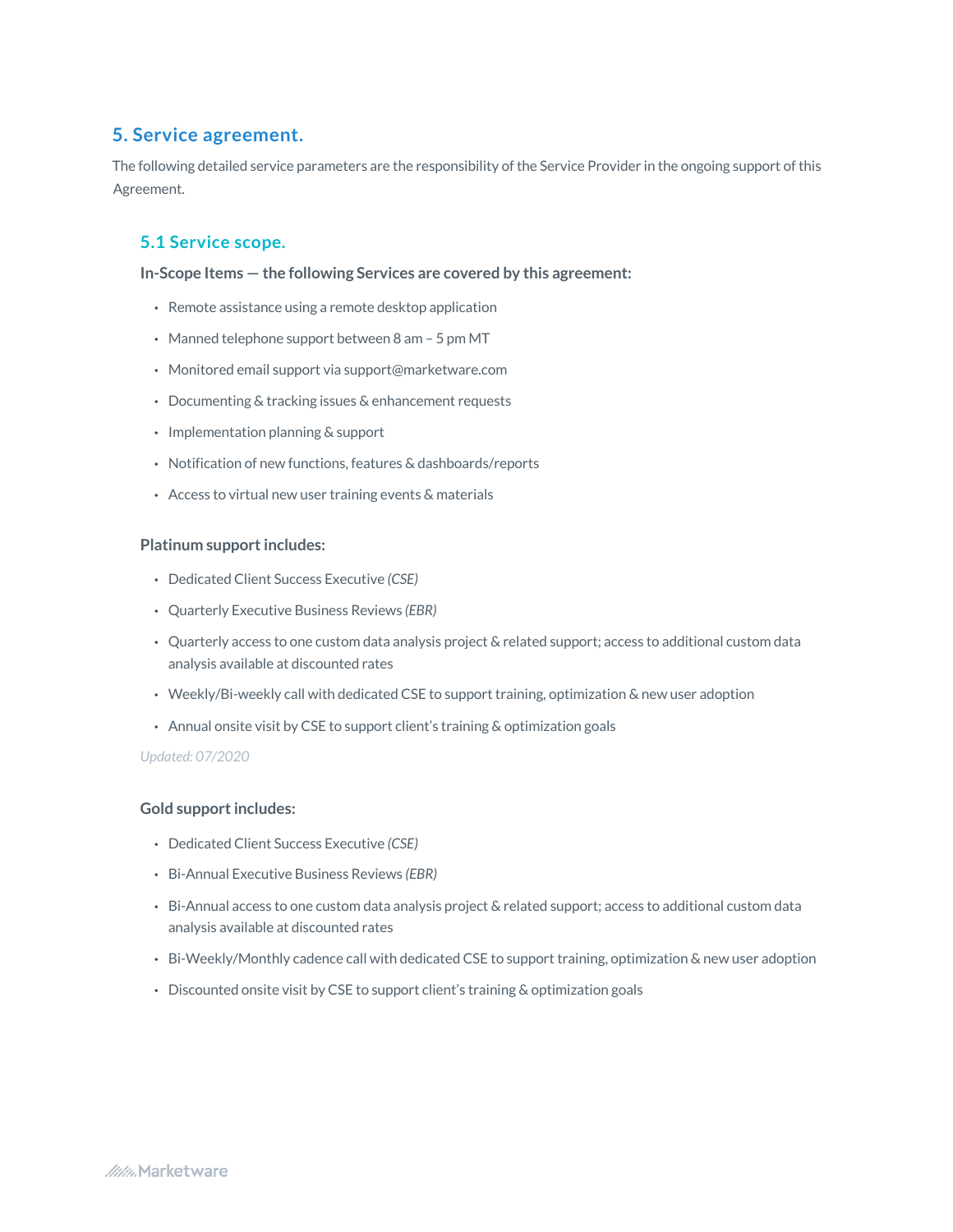#### **Silver support includes:**

- Dedicated Client Success Executive *(CSE)*
- Annual Executive Business Reviews *(EBR)*
- Annual access to one custom data analysis project & related support; access to additional custom data analysis available at discounted rates
- Monthly/quarterly optimization call with dedicated CSE to support training, optimization & new user adoption
- Discounted onsite visit by CSE to support client's training & optimization goals

#### **Basic support includes:**

- Annual Executive Business Reviews *(EBR)*
- Quarterly call with Client Success Executive *(CSE)* to support training, optimization & new user adoption

#### **Out-of-Scope Items - the following Services are not covered by this Agreement:**

• Support after business hours & federally observed holidays

## **5.2 Client requirements.**

#### **Client responsibilities &/or requirements in support of this Agreement include:**

- Payment for all undisputed support costs at the agreed renewal date interval
- Reasonable availability of client representative(s) when resolving a service-related incident or request
- Should the client receive an "Auto-Reply" or "Out of Office" email from any Marketware representative, client will read the entire email, & attempt to identify & contact the provided alternative point of contact; service provider shall ensure that all Marketware representatives adequately & fully identify alternative contacts in out of office messaging

### **5.3 Service provider requirements.**

**Service provider responsibilities &/or requirements in support of this Agreement include:** 

- Meeting response times associated with service-related incidents
- Providing email & phone access to Product Support during business hours
- Access to Client Success team to support training & optimization needs
- Appropriate notification to Client for all scheduled maintenance windows & system down times
- Effectively communicating product enhancement requests from Client to the product development team